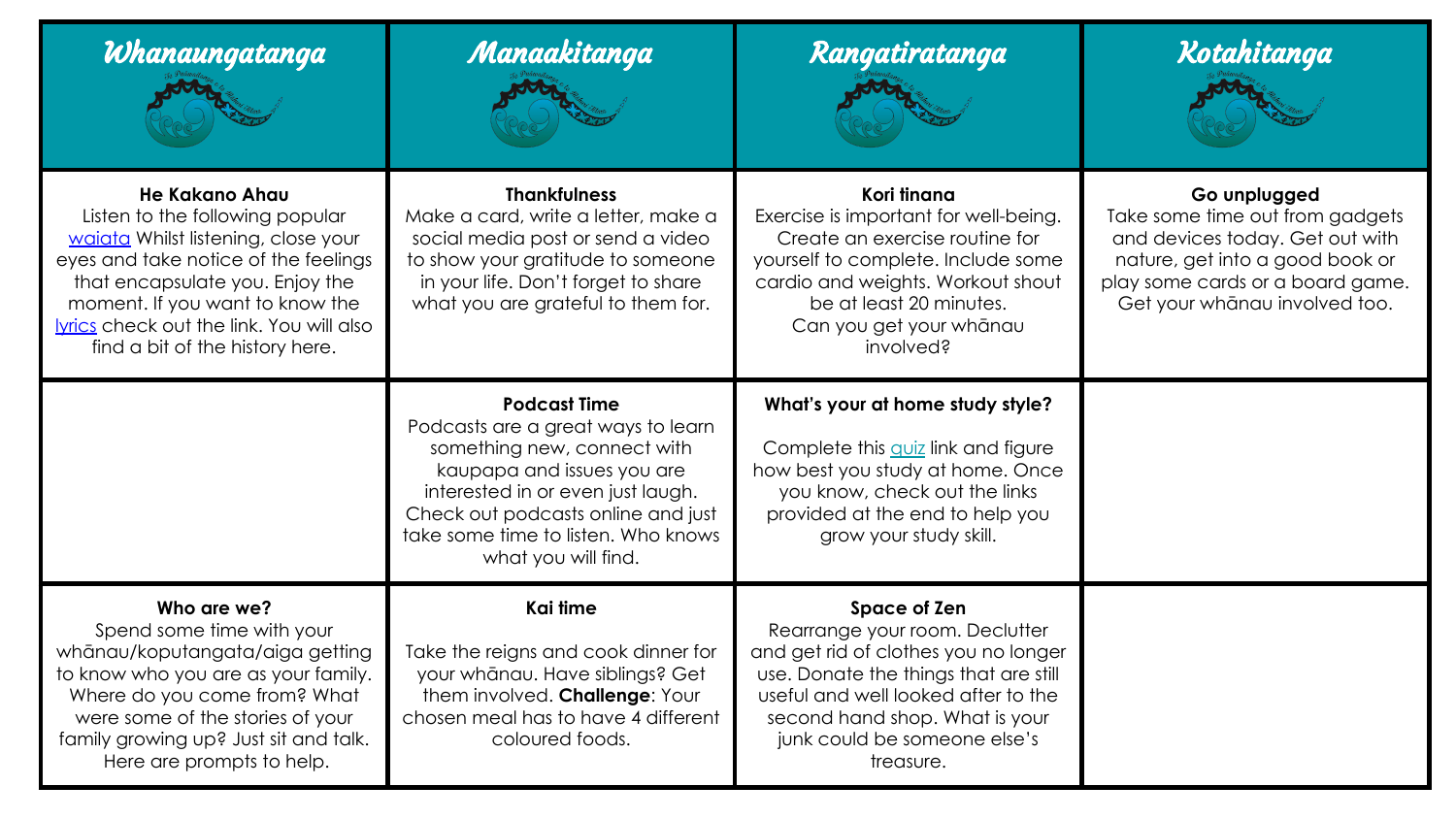| Whanaungatanga                                                                                                                                                                                                                                                                    | Manaakitanga                                                                                                                                                                                                                                                                                           | Rangatiratanga                                                                                                                                                                                                                                                                                           | Kotahitanga                                                                                                                                                                                                                                                         |
|-----------------------------------------------------------------------------------------------------------------------------------------------------------------------------------------------------------------------------------------------------------------------------------|--------------------------------------------------------------------------------------------------------------------------------------------------------------------------------------------------------------------------------------------------------------------------------------------------------|----------------------------------------------------------------------------------------------------------------------------------------------------------------------------------------------------------------------------------------------------------------------------------------------------------|---------------------------------------------------------------------------------------------------------------------------------------------------------------------------------------------------------------------------------------------------------------------|
| Whakarongo ki te puoro<br>Find a space where you are most<br>comfortable, close your eyes and<br>listen to your favourite song. Take<br>notice of how the song makes you<br>feel. Name these feelings and enjoy<br>the moment, share with someone<br>how your song makes you feel | Plan the ultimate holiday around NZ<br>You have \$10,000 to plan your<br>ultimate holiday around NZ. Include<br>accomodation, modes of travel,<br>kai, length of holiday and<br>experiences. Where will you go?<br>Plan a trip with your whanau? Every<br>added person gives you and extra<br>\$1,000. | <b>Dream Car. Dream Team</b><br>Using the example: & think about<br>what makes a good friend. Add<br>these to make your dream car.<br>Think about how they can be<br>added as similes e.g. Friends can be<br>like headlights because they're<br>bright and illuminating and can<br>help us find our way. | <b>Budding Artist</b><br>Take a piece a paper and a<br>pen/pencil find a spot outside and<br>draw the surroundings that you<br>have chosen.<br>Can you draw a different<br>perspective of the same view.<br>Imagine you are an ant, what might<br>it look like now? |
| Move your body<br>Grab your whanau and take a hikoi<br>around your area.<br>Create a workout for your whanau<br>to complete together. Decide on<br>how many reps and the type of<br>exercises you want to include.                                                                | Device free day.<br>Come up with activities or things to<br>do that doesn't involve a device.<br>Read a book<br>Re-arrange your room<br>$\bullet$<br>Start a puzzle<br>Write a story                                                                                                                   | Kaikai time<br>Make or help with preparing dinner<br>for your whanau. How can you<br>help? Get/prepare the ingredients<br>for the main cook, be the main<br>cook and cooking the meal or even<br>set the table - kei a koe (up to you).                                                                  | 'Arrgh me hearty'<br>Create a treasure hunt for your<br>whānau. Make or choose your<br>treasure and hide it away. Create a<br>map and clues for your whanau to<br>solve to find the treasure.                                                                       |
| Charades - Act it out<br>Grab your whanau to participate in<br>game of good ol 'charades'. Get<br>your whanau to come up with ideas                                                                                                                                               | Fa'afetai tele lava<br>Giving thanks is a great way to<br>show gratitude to others. Write a<br>letter, card or even create a video<br>giving thanks to someone you are<br>grateful for. Don't forget to tell them<br>why.                                                                              | Change it up<br>How creative are you? Can you<br>take one of your favourite songs<br>and re-write the lyrics to match your<br>whānau?<br>Think about the characteristics<br>each of your whanau have                                                                                                     | <b>Hut making</b><br>This one is good for wet weather.<br>Using the items and furniture in the<br>house, build the ultimate hut, cave<br>or hideout to hang out in. How<br>creative can you be? Don't forget<br>to clean it all up at the end.                      |